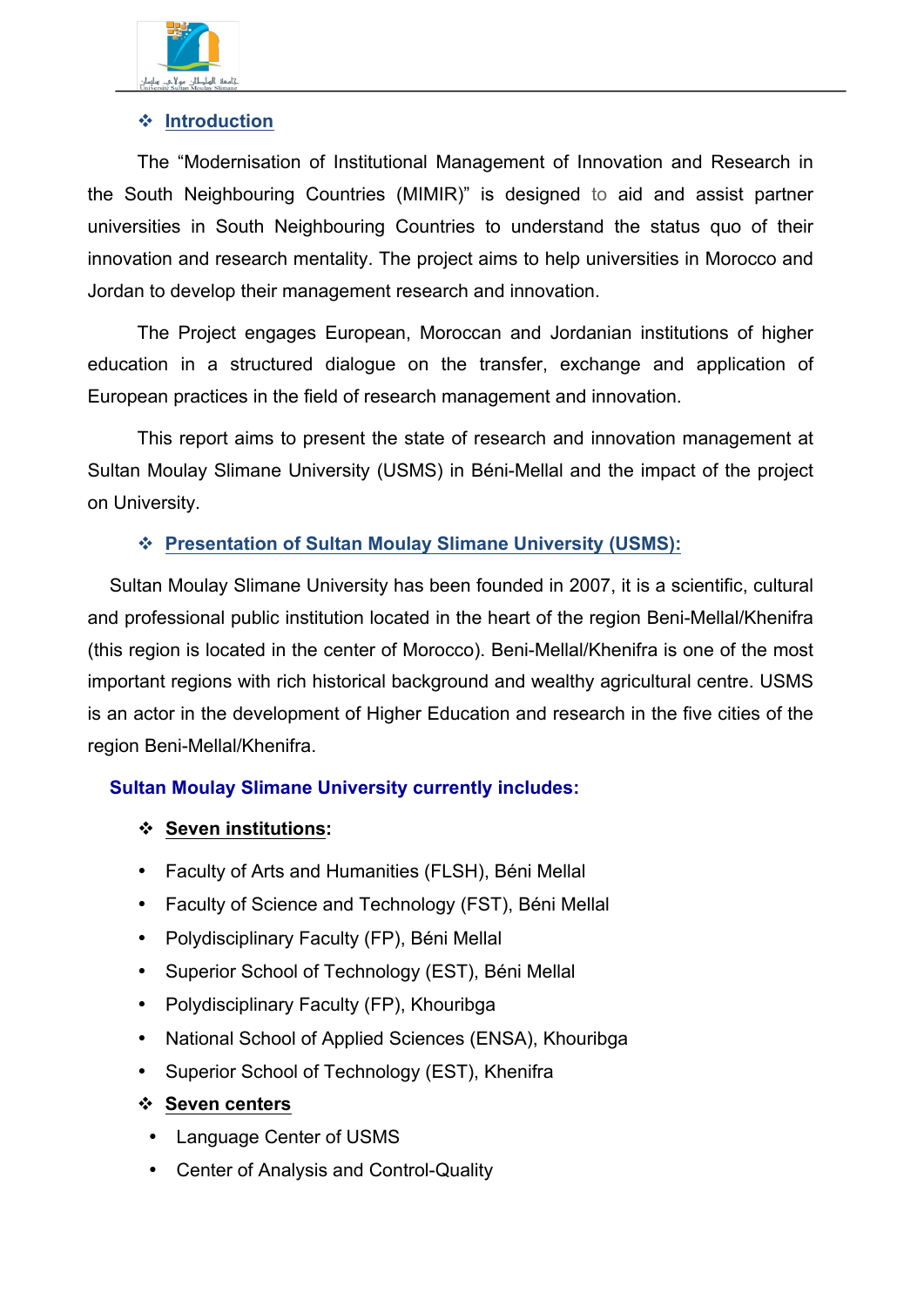

- Center for Continuing Education
- University Center of Incubation Beni-Mellal/Khenifra (CUIBK)
- FabLab Center of SMS University.
- Print Center of USMS
- Center of Doctoral Studies
- Ø **Sultan Moulay Slimane University in numbers:**
- **40522** students
- **59** Undergraduate Programs
- **31** Master's Program
- **07** Engineers programs
- **10** Doctoral Programs
- **203** Employees
- **549** Professors
- **58** Laboratories of Scientific Research
- v **Laboratories Scientific Research of USMS**

Aware of the role and importance of Scientific Research in socio-economic development at the national and regional level, the USMS, like other Moroccan universities and in conformity with national standards of the structuring of Scientific Research, has set up a device for the structuring of research entities. In this context, the situation of the research structures accredited by the University Council stands at: **58** laboratories of scientific research in different areas.

# v **Faculty of Sciences and Technology**

- Laboratory Biotechnologies and Valorisation of Plant Genetic Resources
- Laboratory of Mathematics and Applications
- Laboratory of Organic Chemistry and Analytics
- Laboratory of Sustainable Development
- Laboratory of Information Processing and Decision Support
- Laboratory of Applied Mathematics and Scientific Computing
- Laboratory of Industrial Engineering
- Laboratory of Flow and Transfer Modeling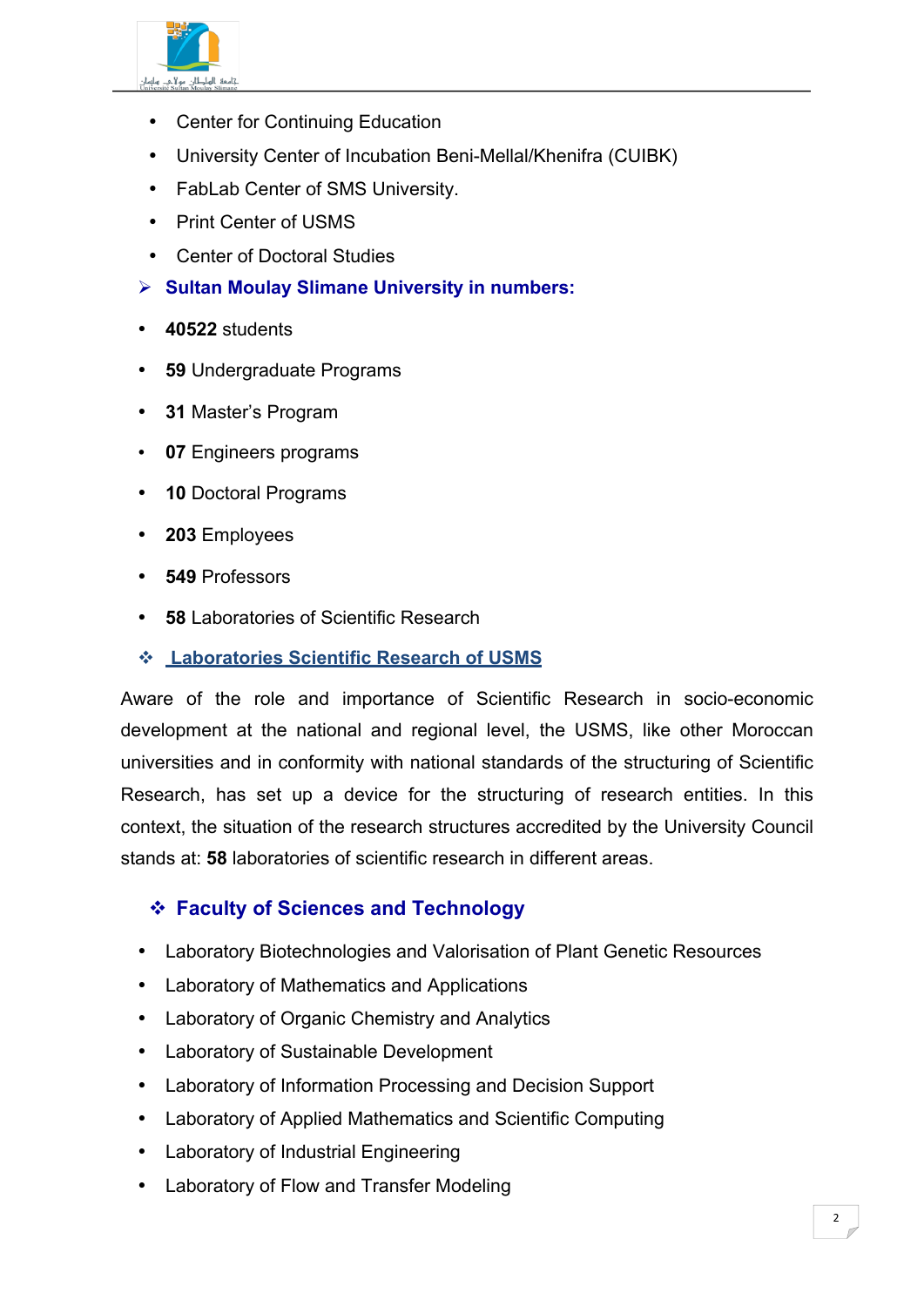

- Laboratory of Biological Engineering
- Laboratory of Physics of Materials
- Laboratory of Automatic and Energy Conversion and Microelectronics
- Team of Management and Valorization of Water Resources and Techniques
- Team of Georesources and Environment
- Team of Bioprocesses and Biointerfaces
- Team of Experimental Oncology and Natural Substances
- Team of Remote Sensing and GIS
- Team of Applied Geosciences and the Environment
- Team of Molecular Electrochemistry and Inorganic Materials
- Team of Agro-Resources, Bioenergy and Environment
- Team of Agro-Industrial and Environmental Processes
- Team of Ecology and Sustainable Development
- Team of Environmental Engineering
- Team of Applied Spectro-Chemiometry and Environment

# v **Faculty of Arts and Humanities**

- Laboratory of Applied Research on Literature, Language, Art and Cultural Representations
- Laboratory of Dynamic Scenes, Risks and Heritage
- Laboratory of Dialogue and Objectives for Research and Studies
- Laboratory of Narrative, Cultural and Visual Forms
- Laboratory of Research on Culture and Communication
- Laboratory of Interdisciplinary Research on Diversity and Development
- Laboratory of Arabic Language and Speech Analysis
- Laboratory of History and Land in Morocco and the Mediterranean World
- Team Research on International Migration, Development and Regionalization
- Team Research on Cities and Regionalization in Morocco
- Team Research on Structures and Dynamics of the Society
- Team Interdisciplinary Research on Intercultural and Communication
- Team Research on Moroccan and Andalusian Folklore
- Team Research in Speech Analysis and Knowledge Integration
- Team Research on Sunna and Knowledge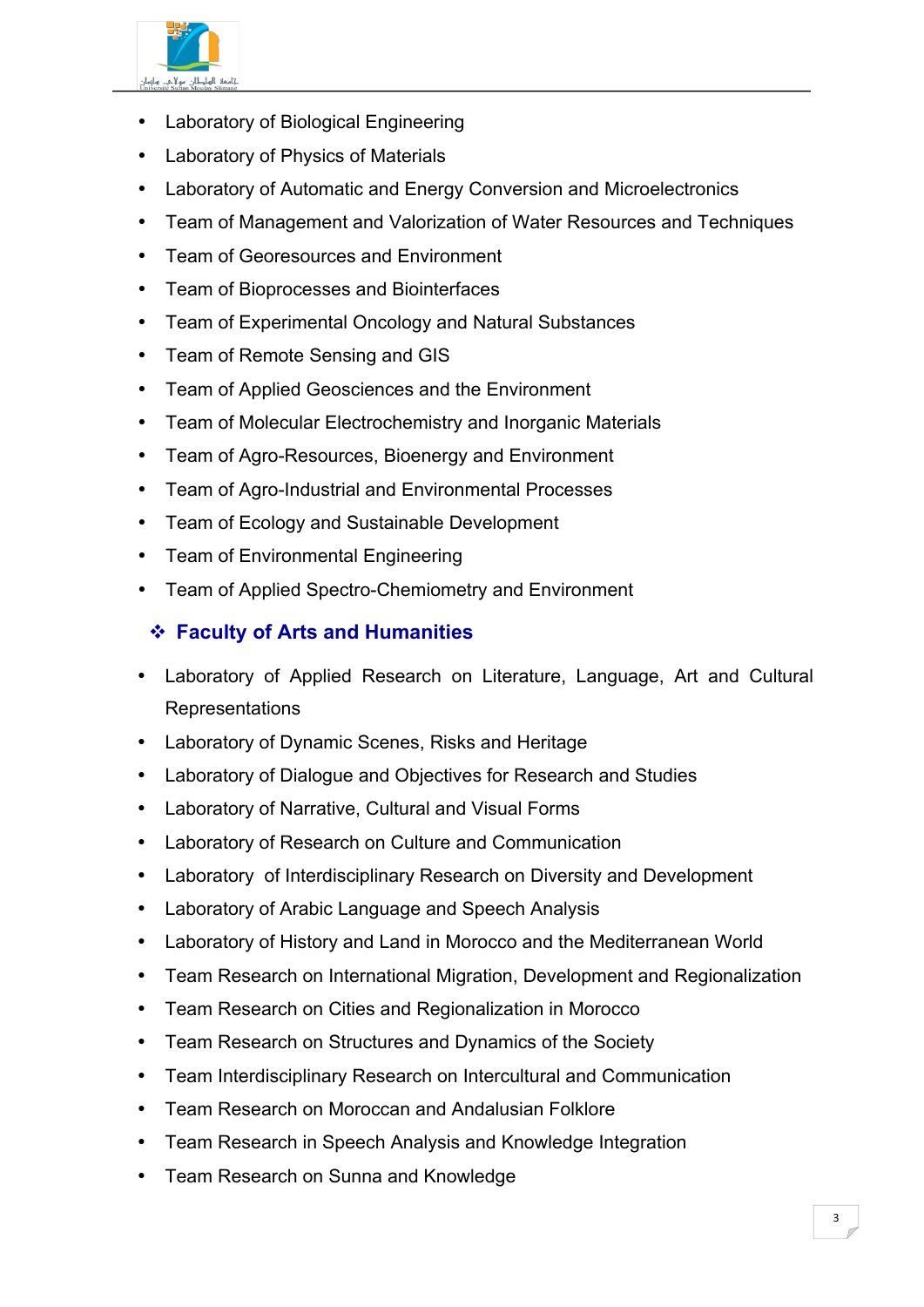

• Team of Studies in History, Heritage and Regional Culture

# v **Faculty Polydisciplinary, Beni-Mellal**

- Laboratory of Chemical Processes and Applied Materials
- Laboratory of Studies and Research in Economics and Management
- Laboratory Research in Economic and Social Sciences
- Laboratory of Biotechnology and Sustainable Development of Natural Resources
- Laboratory of Innovation in Mathematics, Applications & Information **Technologies**
- Laboratory Polyvalent in Research and Development
- Laboratory of Legal Sciences, Politics and Communication
- Team Research of Applied Chemistry and Modeling
- Team Research of Applied Physics and New Technologies
- Team Research of Theoretical Physics and Materials
- Team Research of Electronics, Instrumentation and Measurement

## v **Superior School of Technology, Beni-Mellal**

• Laboratory of Engineering and Applied Technologies

# v **Polydisciplinary Faculty, Khouribga**

- Laboratory of Applied Mathematics, Information and Communication **Technologies**
- Laboratory of Economics and Management
- Laboratory of Territorial Development, Environment and Energetics
- Laboratory of Materials Science and Modeling
- Laboratory of Mathematical Chemistry and Modeling
- Laboratory of Nanosciences and Modeling

# v **National School of Applied Sciences, Khouribga**

- Laboratory of Process Engineering and Optimization of Industrial Systems
- Laboratory of Computer Science, Systems, Electronics, Networks and Telecommunications.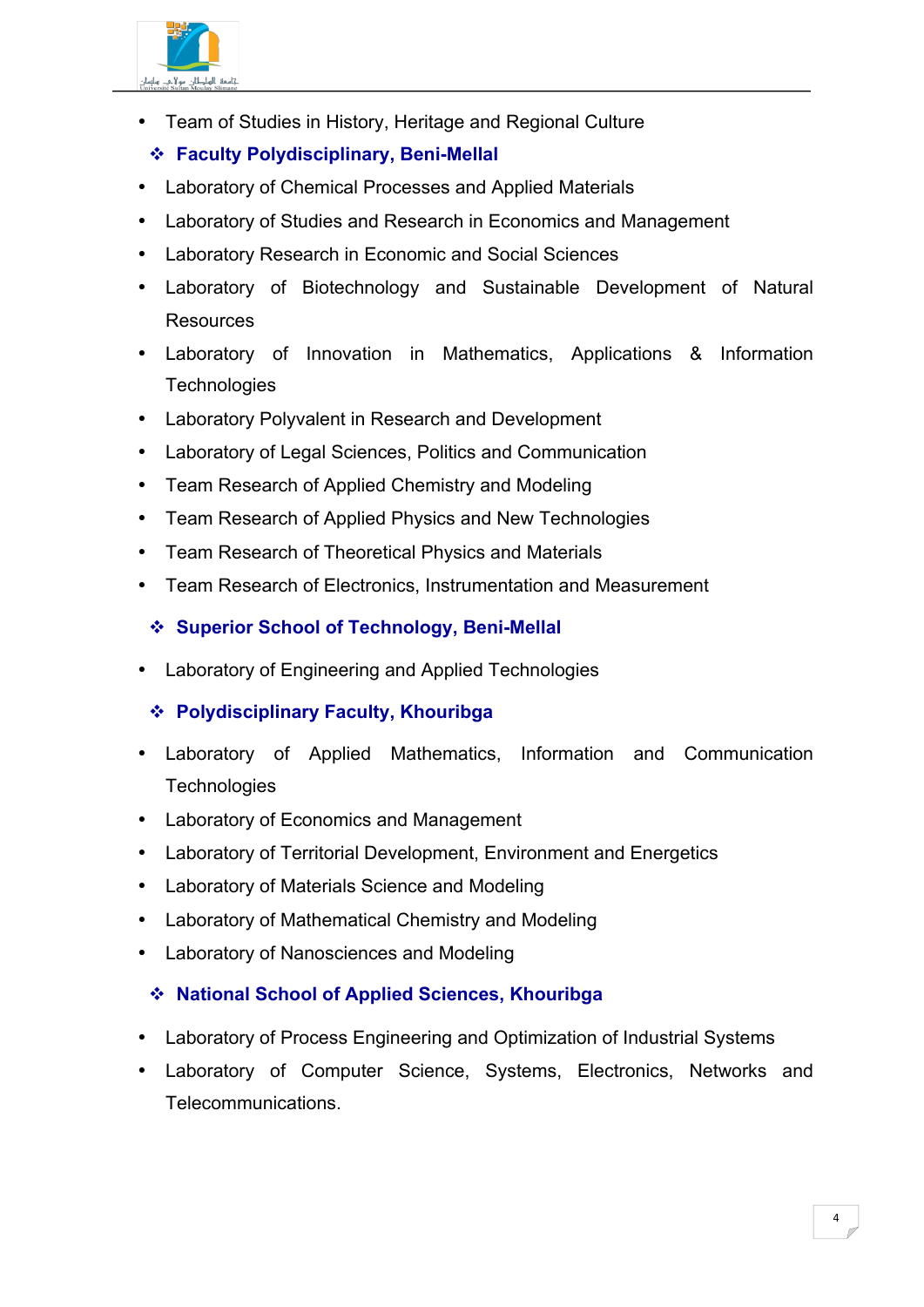

# v **Doctoral Studies at USMS**

The reform of doctoral studies came into force in 2008 with the publication of a decree setting out the regulations governing doctoral studies within the «Centers for Doctoral Studies » and constituting the list of national pedagogical standards of the Doctoral cycle.

The USMS has two Doctoral Studies Centers, accredited within its institutions, which cover the following disciplinary fields:

Ø **Doctoral Studies Center of Sciences and Technology»** 

### v **02 Doctoral Programs**

- Natural Resources, Environment and Health
- Mathematics and Applied Physics
- Ø **Doctoral Studies Center of Humanities and Literature»**

### v **08 Doctoral Programs**

- Urban Planning and Urban Development
- Dynamics of Landscapes and Heritage
- Heritage and Regional History
- Interactions in Literature, Culture and Society
- Arabic Language and Science
- Literature and Arts
- Languages and Language Sciences: Arabic, French, English
- Religious and Cultural Dialogue in Islamic Civilization

**Table**: Number of PhD Students and PhD Theses Supported in 2018

| <b>Doctoral</b><br><b>Studies</b><br><b>Centers</b> | <b>Doctoral Programs</b>                                    | <b>Number of PhD</b><br><b>Students</b> | <b>PhD Theses</b><br><b>Supported</b> |
|-----------------------------------------------------|-------------------------------------------------------------|-----------------------------------------|---------------------------------------|
| <b>Sciences</b><br>and<br><b>Technology</b>         | <b>Mathematics and Applied Physics</b>                      | 330                                     | 74                                    |
|                                                     | Natural Resources, Environment and<br>Health                | 247                                     | 57                                    |
| <b>Humanities</b><br>And<br>Literature              | Languages and Language Sciences:<br>Arabic, French, English | 225                                     | 79                                    |
|                                                     | Urban Planning and Urban<br>Development                     |                                         |                                       |
|                                                     | Heritage and Regional History                               |                                         |                                       |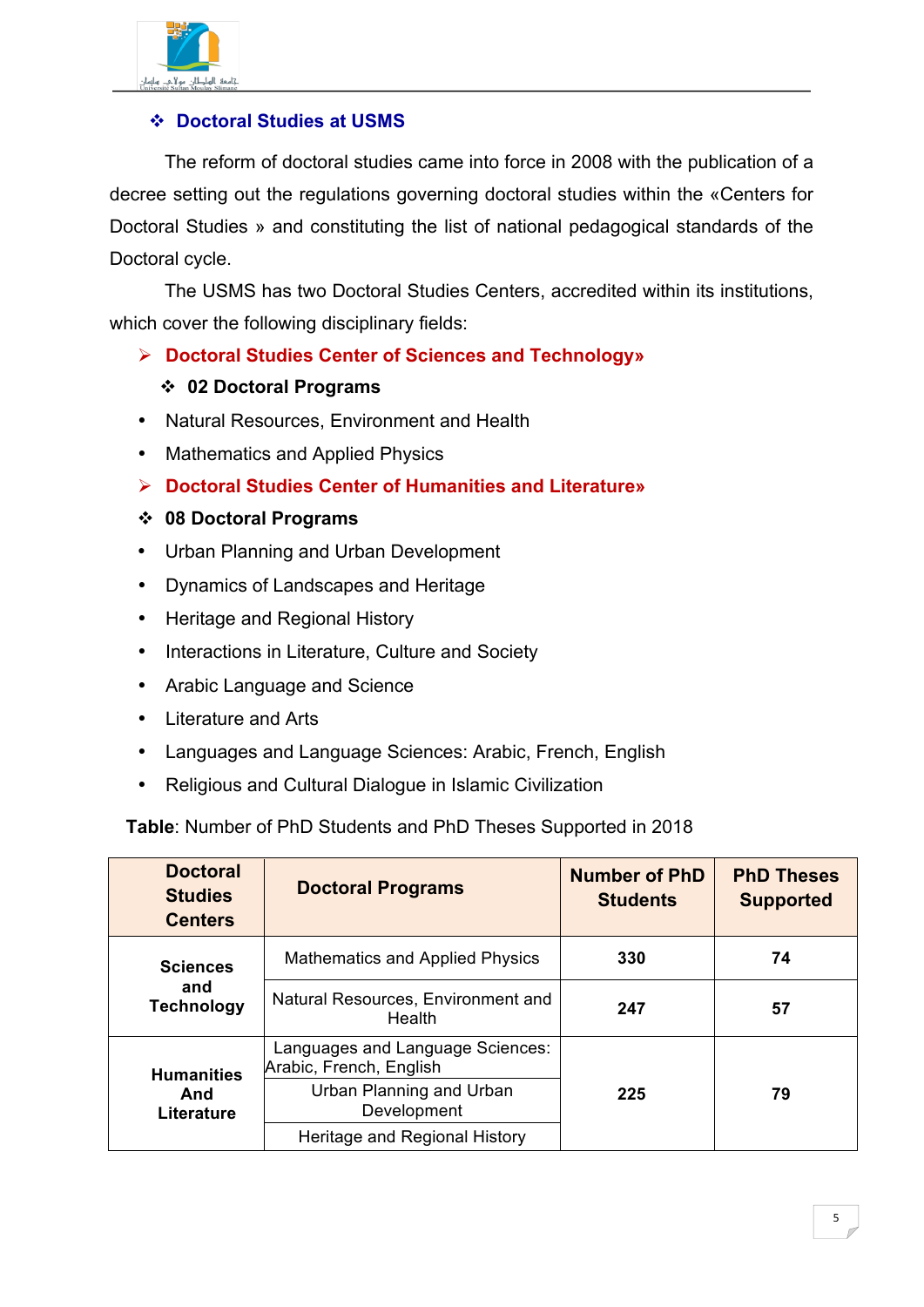

| Interactions in Literature, Culture and<br>Society                |     |  |
|-------------------------------------------------------------------|-----|--|
| Dynamics of Landscapes and Heritage                               |     |  |
| Arabic Language and Science                                       |     |  |
| Literature and Arts                                               |     |  |
| Religious and Cultural Dialogue in<br><b>Islamic Civilization</b> |     |  |
| Total                                                             | 802 |  |

### v **The Funding of Scientific Research**

In addition to research projects funded by the Ministry of Higher Education or by the European Union as part of calls for projects, USMS spends at least twenty percent of its budget for scientific research to support their research laboratories for purchase equipment and scientific material, encourage the mobility of students and professors and fund research projects with scientific and socioeconomic important interests. Below are the administration and management of scientific research in the USMS via the mobilization of professors and students, the organization of scientific events, participation in research calls for USMS and the annual scientific production of each laboratory.

| <b>Mobility</b>                        | 2015 | 2016 | 2017 | Total |
|----------------------------------------|------|------|------|-------|
| Professors / outside Morocco           | 30   | 36   | 46   | $112$ |
| <b>Professors / Interior Morocco</b>   | 23   | 15   | 27   | 65    |
| <b>PhD students / outside Morocco</b>  | 28   | 26   | 56   | 110   |
| <b>PhD Students / Interior Morocco</b> | 18   | 24   | 20   | 62    |
| <b>Total</b>                           | 99   | 101  | 149  | 349   |

#### Ø **Support for researchers' mobility**

#### Ø **Publications 2012-2017**

As part of its efforts to support research, the USMS launches an annual call for scientific production support, which encourages the publication of scientific articles in international indexed journals.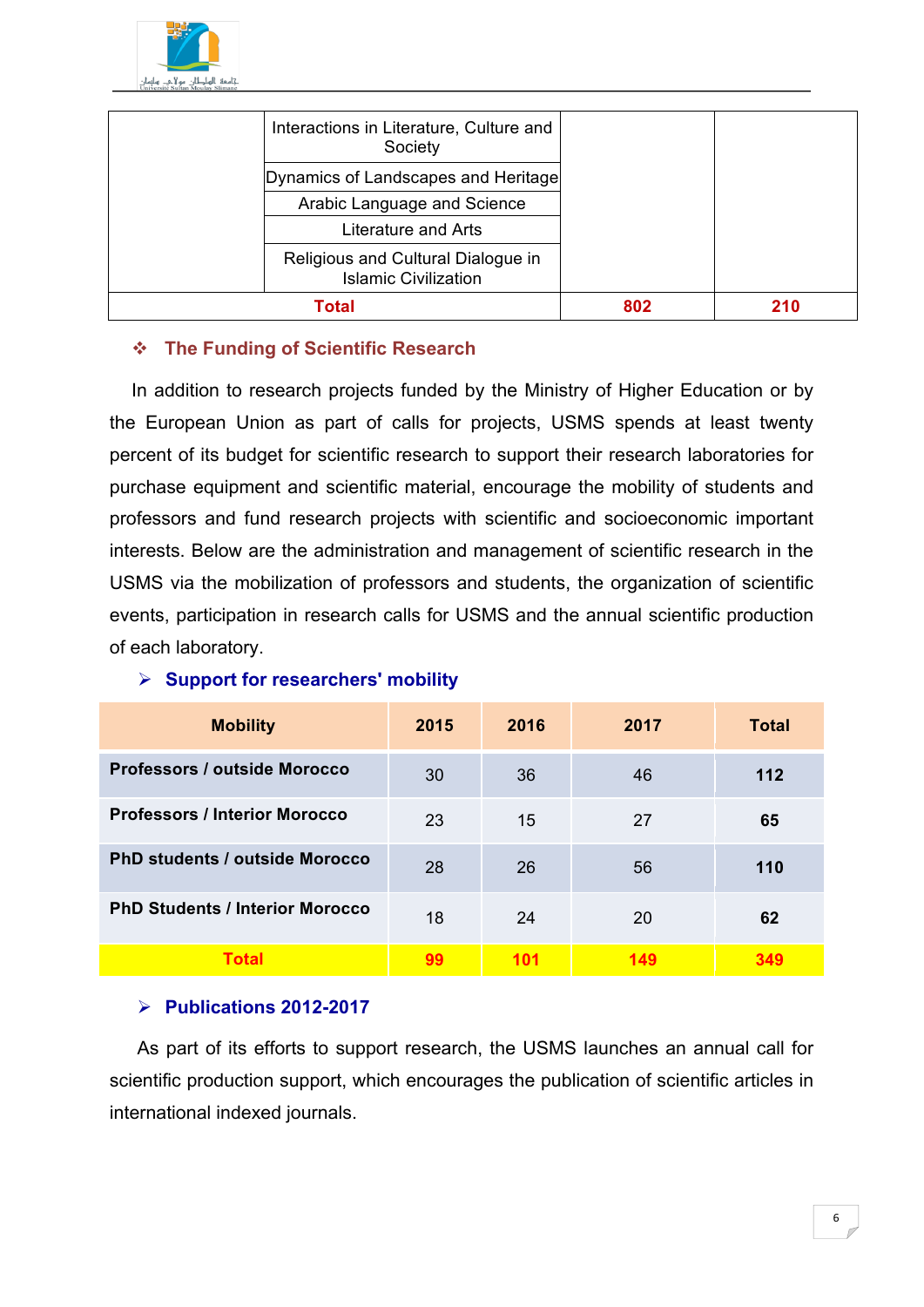

| Year | <b>Number of Publications</b> |
|------|-------------------------------|
| 2012 | 112                           |
| 2013 | 130                           |
| 2014 | 190                           |
| 2015 | 250                           |
| 2016 | 292                           |
| 2017 | 301                           |

#### Ø **Support for scientific events**

The USMS gives a particular interest to the organization of the scientific events within their institutions because it allows discussing the latest advances of the research works in various fields, to establish scientific collaborations and to encourage the exchanges of professor and student and to elaborate projects of research with common interests. During the last 4 years, a hundred seminars and conferences is organized on water, energy and climate change, health, environment, agriculture, sciences, tourism, heritage, urban planning, letters and human sciences, .... Bellow some examples of scientific events organized in USMS:

- International Congress of fight against cancer;
- International Forum on Renewable Energy;
- International Symposium: Water, Energy and Agricultural Development;
- "Fablabs", a new university space of creativity and innovation;
- International Forum on Climate Change "ATLAS COP";
- Startup week end at the USMS;
- Advanced regionalization;
- Low Carbon Organization (OBS) balance sheet towards a low carbon territory (TBC) balance sheet.
- Conference on Theoretical and Mathematical Physics

### Ø **Research Projects funded by USMS**

The university funds research projects in different area of significant scientific and socio-economic interest at the regional, national and international levels.

In the same context, calls for projects launched by the Ministry of Higher Education, CNRST, OCP, the LALA SALMA Foundation for Prevention and Treatment of Cancers are a priority for our professors, they are involved in more than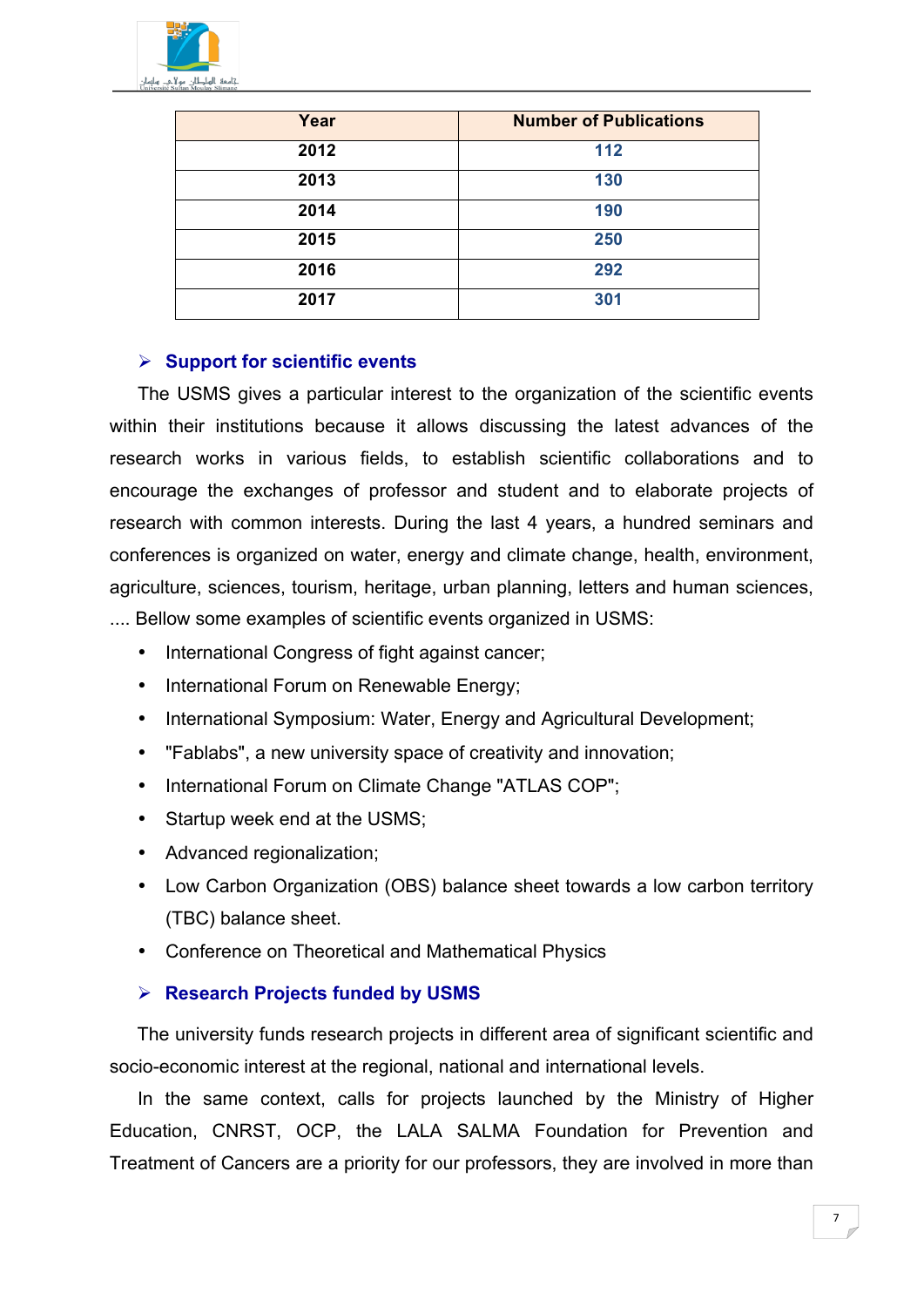

**146** research projects between 2012-2017 (projects PHC Toubkal, Integrated Actions VOLUBILIS, Programme Morocco–Allemande / PMARS III, R & D project around phosphates, projects In the context of cooperation CNRST- Morocco /CNRS-France, projects In the context of cooperation CNRST – Morocco / FCT Portugal **,** projects In the context of cooperation CNRST–Morocco /CSIC-Spain…etc.).

#### v **International Cooperation**

USMS seeks to further develop international cooperation and partnership. Our university has signed a hundred bilateral agreements with several universities all over the world (France, Italy, Spain, Belgium, Portugal, UK, Turkey, China, USA, Russia, Tunisia, Canada, Lithuania, Iraq…etc).

USMS is also a partner member in international networks and consortium (AUF, TETHYS, Union of Arab Universities, E-Omed, Silk Road Agricultural Education & Scitech Innovation Alliance,Yangling, China,…..etc.)

USMS is involved in several programs of the European Union (ERASMUS, TEMPUS…etc) which target the development of skills in **governance**, **Education**, **Research**, **Entrepreneurship**… etc.

**Governance**: Institutional Evaluation, Human Resources Management, Audit and Quality Assurance, Financial and Asset Management, Information System, International Project Management, Institutional Management of Innovation and Research.

**Education**: Electronic and Optical Physics, Gender, Inclusive Education, Distance Learning (PT and Courses), Credit System in Higher Education,

**Research**: Water and climate change in the Oum Rbia basin, mathematics applied to health, environment, renewable energies...

**Orientation and Insertion into active life**: Employability of the laureates, Entrepreneurship

#### v **Impact of MIMIR on Research and Innovation management at USMS**

The project "Modernisation of Institutional Management of Innovation and Research in the South Neighbouring Countries (MIMIR)" was an opportunity for the USMS, it is because of this project that the university was able to improve the administrative management of the research as it took advantage of the experiences